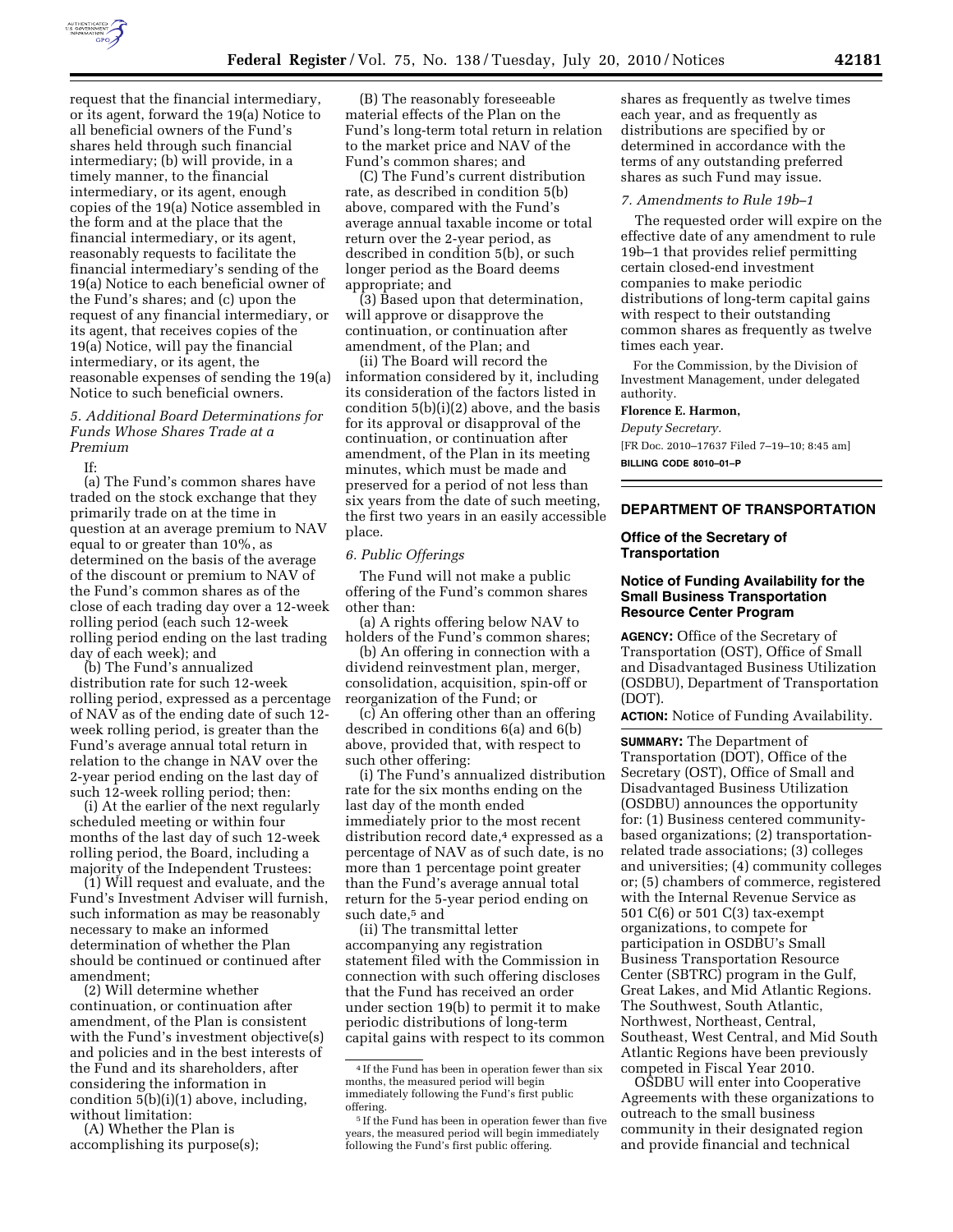assistance, business training programs, such as, business assessment, management training, counseling, technical assistance, marketing and outreach, and the dissemination of information, to encourage and assist small businesses to become better prepared to compete for, obtain, and manage DOT funded transportationrelated contracts and subcontracts at the federal, state and local levels. Throughout this notice, the term ''small business'' will refer to: 8(a), disadvantaged business enterprises (DBE), women owned small business (WOB), HubZone, service disabled veteran owned business (SDVOB), and veteran owned small business (VOSB). Throughout this notice, "transportationrelated'' is defined as the maintenance, rehabilitation, restructuring, improvement, or revitalization of any of the nation's modes of transportation.

*Funding Opportunity Number:*  USDOT–OST–OSDBU–SBTRC2010–3.

*Catalog of Federal Domestic Assistance (CFDA) Number:* 20.910 Assistance to small and disadvantaged businesses.

*Type of Award:* Cooperative Agreement Grant.

*Award Ceiling:* \$186,000.

*Award Floor:* \$143,000.

*Program Authority:* DOT is authorized under 49 U.S.C. 332(b)(4), (5) & (7) to design and carry out programs to assist small disadvantaged businesses in getting transportation-related contracts and subcontracts; develop support mechanisms, including management and technical services, that will enable small disadvantaged businesses to take advantage of those business opportunities; and to make arrangements to carry out the above purposes.

**DATES:** Complete Proposals must be electronically submitted to OSDBU via e-mail on or before August 15, 2010, 5 p.m. Eastern Standard Time. Proposals received after the deadline will be considered non-responsive and will not be reviewed. The applicant is advised to turn on request delivery receipt notification for e-mail submissions. DOT plans to give notice of awards for the competed regions on or before August 27, 2010.

**ADDRESSES:** Applications must be electronically submitted to OSDBU via e-mail at *SBTRC@dot.gov.* 

**FOR FURTHER INFORMATION:** For further information concerning this notice, contact Mr. Arthur D. Jackson, U.S. Department of Transportation, Office of Small and Disadvantaged Business Utilization, 1200 New Jersey Avenue, SE., W56–462, Washington, DC 20590.

Telephone: 1–800–532–1169. E-mail: *art.jackson@dot.gov.* 

#### **SUPPLEMENTARY INFORMATION:**

#### **Table of Contents**

- 1. Introduction
	- 1.1 Background<br>1.2 Program Des
	- Program Description and Goals
	- 1.3 Description of Competition
	- 1.4 Duration of Agreements 1.5 Authority
	- 1.6 Eligibility Requirements
- 2. Program Requirements
	-
	- 2.1 Recipient Responsibilities 2.2 Office of Small and Disadvantaged Business Utilization Responsibilities
- 3. Submission of Proposals
- 3.1 Format for Proposals
- 3.2 Address, Number of Copies, Deadline for Submission
- 4. Selection Criteria
	- 4.1 General Criteria
	- 4.2 Scoring of Applications
	- 4.3 Conflicts of Interest
	- Format for Proposals—Appendix A

### **Full Text of Announcement**

*1. Introduction* 

1.1 Background

The United States Department of Transportation (DOT) established the Office of Small and Disadvantaged Business Utilization (OSDBU) in accordance with Public Law 95–507, an amendment to the Small Business Act and the Small Business Investment Act of 1958.

The mission of OSDBU at DOT is to ensure that the small and disadvantaged business policies and goals of the Secretary of Transportation are developed and implemented in a fair, efficient and effective manner to serve small and disadvantaged businesses throughout the country. The OSDBU also administers the provisions of Title 49, Section 332, the Minority Resource Center (MRC) which includes the duties of advocacy, outreach and financial services on behalf of small and disadvantaged business and those certified under CFR 49 parts 23 and or 26 as Disadvantaged Business Enterprises (DBE) and the development of programs to encourage, stimulate, promote and assist small businesses to become better prepared to compete for, obtain and manage transportationrelated contracts, and subcontracts.

The Regional Partnerships Division of OSDBU, through the SBTRC program allows OSDBU to partner with local organizations to offer a comprehensive delivery system of business training, technical assistance and dissemination of information, targeted towards small business transportation enterprises in their regions.

1.2 Program Description and Goals

The national SBTRC program utilizes Cooperative Agreements with chambers of commerce, trade associations, educational institutions and businesscentered community based organizations to establish SBTRCs to provide business training, technical assistance and information to DOT grantees and recipients, prime contractors and subcontractors. In order to be effective and serve their target audience, the SBTRCs must be active in the local transportation community in order to identify and communicate opportunities and provide the required technical assistance. SBTRCs must already have, or demonstrate the ability to establish working relationships with the state and local transportation agencies and technical assistance agencies (*i.e.,* The U.S. Department of Commerce's Minority Business Development Centers (MBDCs), Small Business Development Centers (SBDCs), Procurement Technical Assistance Centers (PTACs), SCORE and State DOT highway supportive services contractors in their region. Utilizing these relationships and their own expertise, the SBTRCs are involved in activities such as information dissemination, small business counseling, and technical assistance with small businesses currently doing business with public and private entities in the transportation industry.

Effective outreach is critical to the success of the SBTRC program. In order for their outreach efforts to be effective, SBTRCs must be familiar with DOT's Operating Administrations, its funding sources, and how funding is awarded to DOT grantees, recipients, contractors, subcontractors, and its financial assistance programs. SBTRCs must outreach to the regional small business transportation community to disseminate information and distribute DOT-published marketing materials, such as STLP Program Information, Bonding Assistance information, SBTRC brochures and literature, Procurement Forecasts; Contracting with DOT booklets, and any other materials or resources that DOT or OSDBU may develop for this purpose. To maximize outreach, the SBTRC may be called upon to participate in regional and national conferences and seminars. Quantities of DOT publications for onhand inventory and dissemination at conferences and seminars will be available upon request from the OSDBU office.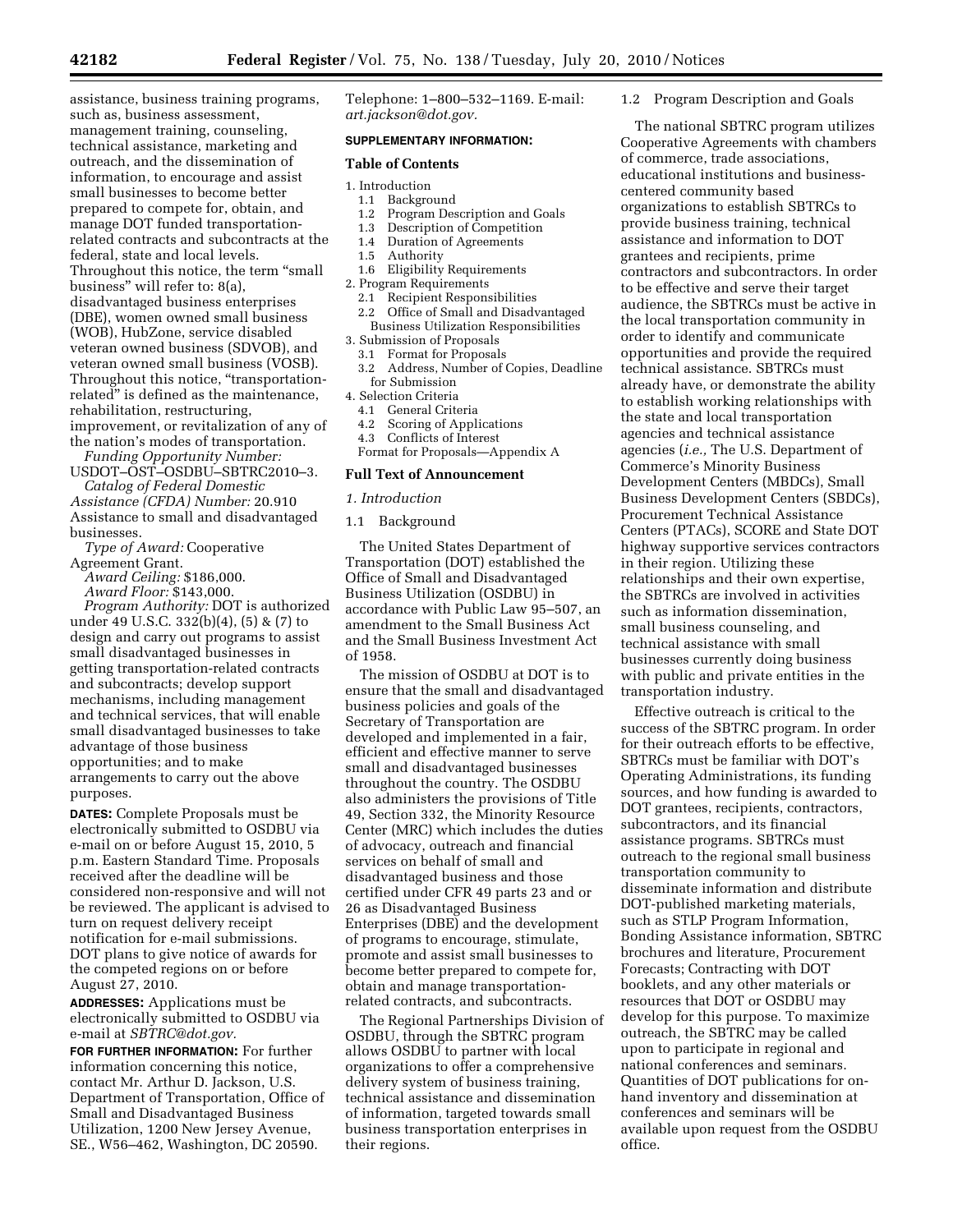### 1.3 Description of Competition

The purpose of this RFP is to solicit proposals from transportation-related trade associations, chambers of commerce, community based entities, colleges and universities, community colleges, and any other qualifying transportation-related non-profit organizations with the desire and ability to partner with OSDBU to establish and maintain an SBTRC.

It is OSDBU's intent to award Cooperative Agreement to one organization in each of the designated geographical area(s), from herein referred to as "region(s)", competed in this solicitation. However, if warranted, OSDBU reserves the option to make multiple awards to selected partners. Proposals submitted for a region must contain a plan to service the entire region, not just the SBTRC state or local geographical area. The region's SBTRC headquarters must be established in the designated state set forth below. Submitted proposals must also contain justification for the establishment of the SBTRC headquarters in a particular city within the designated state.

*SBTRC Region(s) Competed in This Solicitation:* 

*Gulf Region:* Texas, Headquarters, Louisiana, Oklahoma, New Mexico.

*Great Lakes Region:* Illinois, Headquarters; Michigan, Indiana, Wisconsin.

*Mid-Atlantic Region:* Pennsylvania, Headquarters; Ohio, Maryland, District of Columbia, Delaware.

Program requirements and selection criteria, set forth in Sections 2 and 4 respectively, indicate, the OSDBU intends for the SBTRC to be multidimensional; that is, the selected organizations must have the capacity to effectively access and provide supportive services to the broad range of small businesses within the respective geographical region. To this end, the SBTRC must be able to demonstrate that they currently have established relationships within the geographic region with whom they may coordinate and establish effective networks with DOT grant recipients and local/regional technical assistance agencies to maximize resources.

Cooperative agreement awards will be distributed to the region(s) as follows:

Gulf Region—Up to \$143,000 per year Great Lakes Region—Up to \$187,000 per year

Mid-Atlantic Region—Up to \$183,000 per year

Cooperative agreement awards by region are based upon an analysis of DBEs, Certified Small Businesses, and U.S. DOT transportation dollars in each region.

It is OSDBU's intent to maximize the benefits received by the small business transportation community through the SBTRC. Funding may be utilized to reimburse an on-site Project Director up to 100% of salary plus fringe benefits, an on-site Executive Director up to 50% of salary plus fringe benefits, the cost of designated SBTRC space, other direct costs, and all other general and administrative expenses. Selected SBTRC partners will be expected to provide in-kind administrative support. Submitted proposals must contain an alternative funding source with which the SBTRC will fund administrative support costs. Preference will be given to proposals containing in-kind contributions for the Project Director, the Executive Director, cost of designated SBTRC space, other direct costs, and all other general and administrative expenses.

1.4 Duration of Agreements

Cooperative agreements will be awarded for a period of 12 months (one year) with options for two (2) additional one year periods. OSDBU will notify the SBTRC of our intention to exercise an option year or not to exercise an option year 30 days in advance of expiration of the current year.

### 1.5 Authority

DOT is authorized under 49 U.S.C.  $\S 332(b)(4)$ ,  $\S 5 \& (7)$  to design and carry out programs to assist small disadvantaged businesses in getting transportation-related contracts and subcontracts; develop support mechanisms, including management and technical services, that will enable small disadvantaged businesses to take advantage of those business opportunities; and to make arrangements to carry out the above purposes.

# 1.6 Eligibility Requirements

To be eligible, an organization must be an established, nonprofit, community-based organization, transportation-related trade association, chamber of commerce, college or university, community college, and any other qualifying transportation-related non-profit organization which has the documented experience and capacity necessary to successfully operate and administer a coordinated delivery system that provides access for small businesses to prepare and compete for transportation-related contracts.

In addition, to be eligible, the applicant organization must:

(A) Be an established 501 C(3) or 501 C(6) tax-exempt organization and provide documentation as verification. No application will be accepted without proof of tax-exempt status;

(B) Have at least one year of documented and continuous experience prior to the date of application in providing advocacy, outreach, and technical assistance to small businesses within the region in which proposed services will be provided. Prior performance providing services to the transportation community is preferable, but not required; and

(C) Have an office physically located within the proposed city in the designated headquarters state in the region for which they are submitting the proposal that is readily accessible to the public.

# *2. Program Requirements*

2.1 Recipient Responsibilities

(A) *Assessments, Business Analyses*  1. Conduct an assessment of small businesses in the SBTRC region to determine their training and technical assistance needs, and use information that is available at no cost to structure programs and services that will enable small business enterprises to become better prepared to compete for and receive transportation-related contract awards.

2. Contact other federal, state and local governmental agencies, such as the U.S. Small Business Administration, (SBA), state and local highway departments, state and local airport authorities, and transit authorities to identify relevant and current information that may support the assessment of the regional small business transportation community needs.

(B) *General Management and Technical Training and Assistance* 

1. Utilize OSDBU's Intake Form to document each small business assisted by the SBTRC and type of service(s) provided. The completed form must be transmitted electronically to the SBTRC Program Manager on a monthly basis, accompanied by a narrative report on the activities and performance results for that period. The data gathered must be supportive by the narrative and must relate to the numerical data on the monthly reports.

2. Ensure that an array of information is made available for distribution to the small business transportation community that is designed to inform and educate the community on DOT/ OSDBU services and opportunities.

3. Coordinate efforts with OSDBU's National Information Clearinghouse in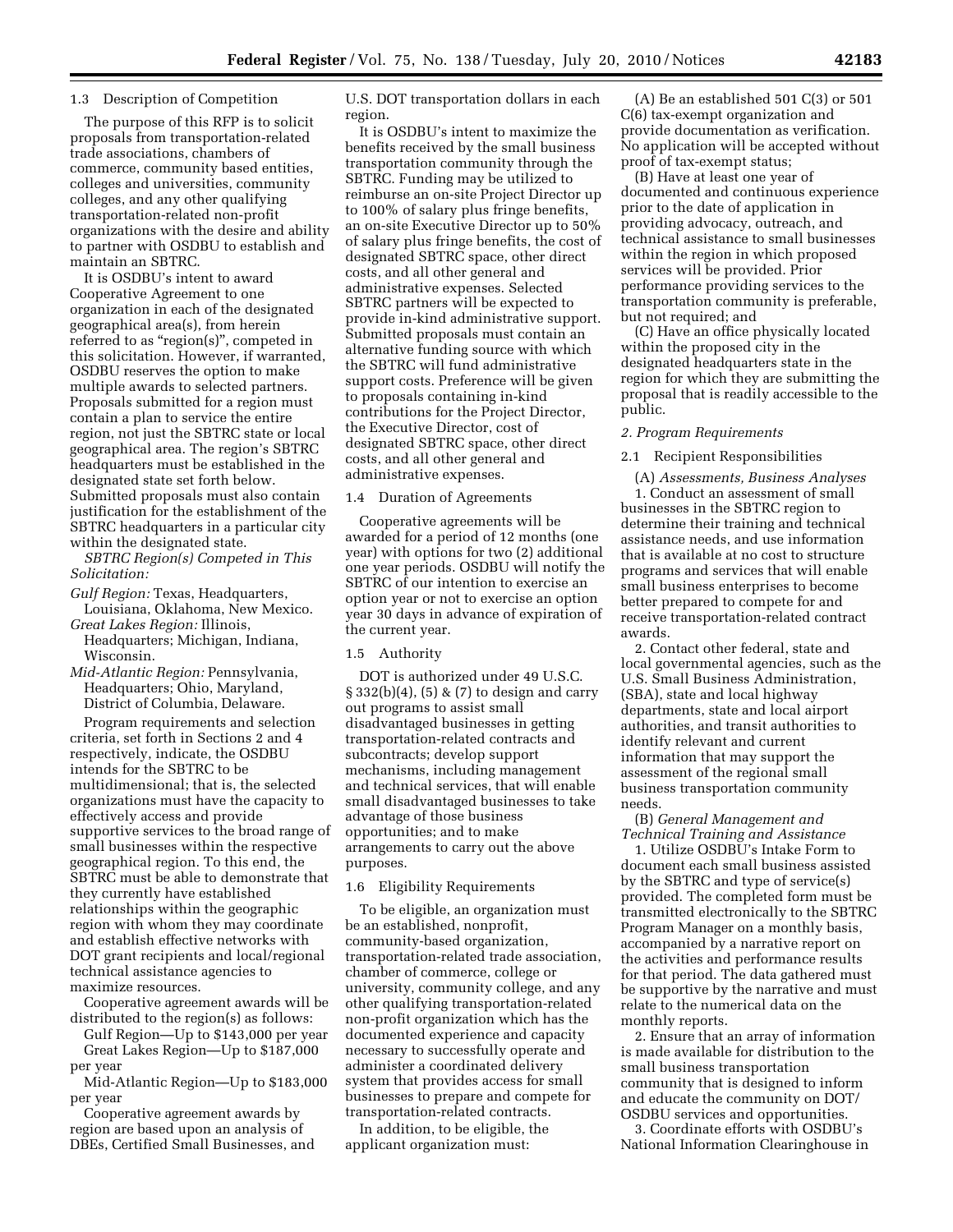order to maintain an on-hand inventory of DOT/OSDBU informational materials for general dissemination and for distribution at transportation-related conferences and other events.

(C) *Business Counseling* 

1. Collaborate with agencies, such as the SBA, U.S. Department of Commerce's Minority Business Development Centers (MBDCs), Service Corps of Retired Executives (SCORE), Procurement Technical Assistance Centers (PTACs), and Small Business Development Centers (SBDCs), to offer a broad range of counseling services to transportation-related small business enterprises.

2. Create a technical assistance plan that will provide each counseled participant with the knowledge and skills necessary to improve the management of their own small business to expand their transportationrelated contracts and subcontracts portfolio.

3. Provide a minimum of 20 hours of individual or group counseling sessions to small businesses per month.

(D) *Planning Committee* 

1. Establish a Regional Planning Committee consisting of at least 7 members that includes representatives from the regional community and federal, state, and local agencies. The highway, airport, and transit authorities for the SBTRC's headquarters state must have representation on the planning committee. This committee shall be established no later than 60 days after the execution of the Cooperative agreement between the OSDBU and the selected SBRTC.

2. Provide a forum for the federal, state, and local agencies to disseminate information about upcoming procurements.

3. Hold either monthly or quarterly meetings at a time and place agreed upon by SBTRC and planning committee members.

4. Use the initial session (teleconference call) by the SBTRC explain the mission of the committee and identify roles of the staff and the members of the group.

5. Responsibility for the agenda and direction of the Planning Committee should be handled by the SBTRC Executive Director or his/her designee. (E) *Outreach Services/Conference* 

*Participation* 

1. Utilize the services of the Central Contractor Registration (CCR) and other sources to construct a database of regional small businesses that currently or may participate in DOT direct and DOT funded transportation related contracts, and make this database available to OSDBU, upon request.

2. Utilize the database of regional transportation-related small businesses to match opportunities identified through the planning committee forum, FedBiz Opps, a web-based system for posting solicitations and other Federal procurement-related documents on the Internet, and other sources to eligible small businesses and contact the eligible small businesses about those opportunities.

3. Develop a "targeted" database of firms (100–150) that have the capacity and capabilities, and are ready, willing and able to participate in DOT contracts and subcontracts immediately. This control group will receive ample resources from the SBTRC, *i.e.,* access to working capital, bonding assistance, business counseling, management assistance and direct referrals to DOT agencies at the state and local levels, and to prime contractors as effective subcontractor firms.

4. Identify regional, state and local conferences where a significant number of small businesses, with transportation related capabilities, are expected to be in attendance. Maintain and submit a list of those events to the SBTRC Program Manager for review and for posting on the OSDBU Web site on a monthly basis. Clearly identify the events designated for SBTRC participation and include recommendations for OSDBU participation.

5. Conduct outreach and disseminate information to small businesses at regional transportation-related conferences, seminars, and workshops. In the event that the SBTRC is requested to participate in an event, the SBTRC will send DOT materials, the OSDBU banner and other information that is deemed necessary for the event.

6. Submit a conference summary report to OSDBU no later than 5 business days after participation in the event or conference. The conference summary report must summarize activities, contacts, outreach results, and recommendations for continued or discontinued participation in future similar events sponsored by that organization.

7. Upon approval by OSDBU, coordinate efforts with DOT's grantees and recipients at the state and/or local levels to sponsor or cosponsor an OSDBU transportation related conference in the region.

(F) *Loan and Bond Assistance*  1. Work with STLP participating banks and if not available, other lending institutions, to deliver a minimum of five (5) seminars/workshops per year on the STLP financial assistance program to the transportation-related small

business community. The seminar/ workshop must cover the entire STLP process, from completion of STLP loan applications and preparation of the loan package to graduation from the STLP.

2. Provide direct support, technical support, and advocacy services to potential STLP applicants to increase the probability of STLP loan approval and generate a minimum of 5 approved STLP applications per year.

3. Work with local bond producers/ agents in your region to deliver a minimum of five (5) seminars/ workshops to DBEs on the DOT ARRA BAP and how the Reimbursable Fee Program works. A minimum of 10 DBE firms per workshop should participate.

4. Provide direct support, technical support, and advocacy services to potential Disadvantaged Business Enterprise American Reinvestment and Recovery Act of 2009 Bonding Assistance Reimbursable Fee Program (DBE ARRA BAP) applicants to increase the probability of reimbursement approval and generate a minimum of 5 approved DBE ARRA BAP applications until September 8, 2010 or until notice of cessation in the event the program is extended.

5. Provide direct support, technical support, and advocacy services to potential Provide direct support, technical support, and advocacy services to potential Bonding Assistance Program (BAP) applicants to increase the probability of guaranteed bond approval and generate a minimum of 5 approved BAP applications per year from inception of the BAP program.

(G) Furnish all labor, facilities and equipment to perform the services described in this announcement

2.2 Office of Small and Disadvantaged Business Utilization (OSDBU) Responsibilities

(A) Provide consultation and technical assistance in planning, implementing and evaluating activities under this announcement.

(B) Provide orientation and training to the applicant organization.

(C) Monitor SBTRC activities, cooperative agreement compliance, and overall SBTRC performance.

(D) Assist SBTRC to develop or strengthen its relationships with federal, state, and local transportation authorities, other technical assistance organizations, and DOT grantees.

(E) Facilitate the exchange and transfer of successful program activities and information among all SBTRC regions.

(F) Provide the SBTRC with DOT/ OSDBU materials and other relevant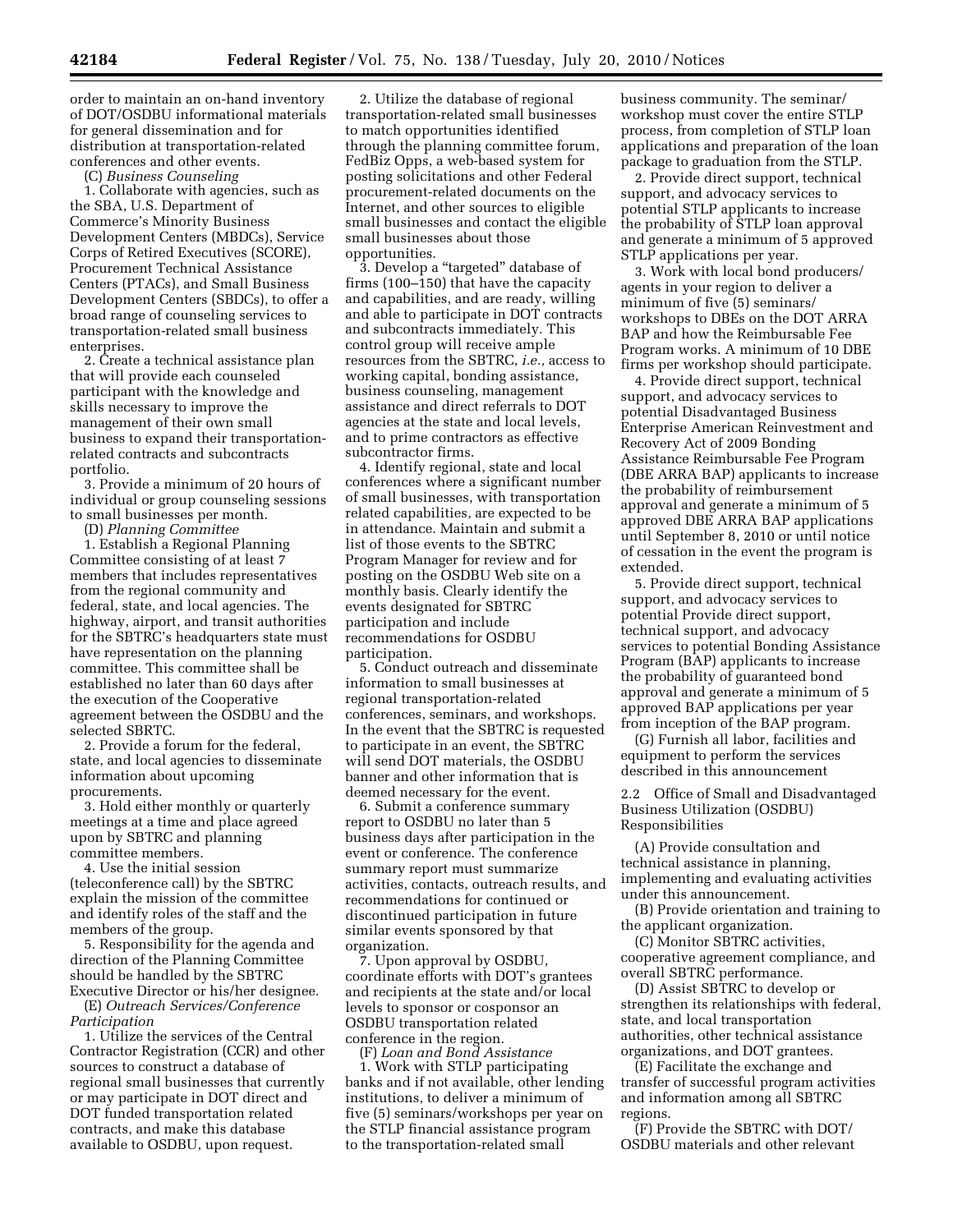transportation-related information for dissemination.

(G) Maintain effective communication with the SBTRC and inform them of transportation news and contracting opportunities to share with small businesses in their region.

(H) Provide all required forms to be used by the SBTRC for reporting purposes under the program.

(I) Perform an annual performance evaluation of the SBTRC. Satisfactory performance is a condition of continued participation of the organization as an SBTRC and execution of all option years.

#### *3. Submission of Proposals*

#### 3.1 Format for Proposals

Each proposal must be submitted to DOT's OSDBU in the format set forth in the application form attached as Appendix A to this announcement.

3.2 Address; Number of Copies; Deadlines for Submission

Any eligible organization, as defined in Section 1.6 of this announcement, will submit only one proposal per region for consideration by OSDBU. Eligible organizations may submit proposals for multiple regions.

Applications must be double spaced, and printed in a font size not smaller than 12 points. Applications will not exceed 35 single-sided pages, not including any requested attachments.

All pages should be numbered at the top of each page. All documentation, attachments, or other information pertinent to the application must be included in a single submission.

Grant application packages must be submitted electronically to OSDBU at *SBTRC@dot.gov.* The applicant is advised to turn on request delivery receipt notification for e-mail submissions.

Proposals must be received by DOT/ OSDBU no later than August 13, 2010 5 p.m., EST.

### *4. Selection Criteria*

## 4.1 General Criteria

OSDBU will award the cooperative agreement on a best value basis, using the following criteria to rate and rank applications:

Applications will be evaluated using a point system (maximum number of points  $= 100$ ;

- Approach and strategy (25 points)
- Linkages (25 points)
- Organizational Capability (25 points)

• Staff Capabilities and Experience (15 points)

• Cost Proposal (10 points)

(A) *Approach and Strategy* (25 Points) The applicant must describe their strategy to achieve the overall mission of the SBTRC as described in this solicitation and service the small business community in their entire geographic regional area. The applicant must also describe how the specific activities outlined in Section 2.1 will be implemented and executed in the organization's regional area. OSDBU will consider the extent to which the proposed objectives are specific, measurable, time-specific, and consistent with OSDBU goals and the applicant organization's overall mission. OSDBU will give priority consideration to applicants that demonstrate innovation and creativity in their approach to assist small businesses to become successful transportation contractors and increase their ability to access DOT contracting opportunities and financial assistance programs. Applicants must also submit the estimated direct costs, other than labor, to execute their proposed strategy. OSDBU will consider the quality of the applicant's plan for conducting program activities and the likelihood that the proposed methods will be successful in achieving proposed objectives at the proposed cost. (B) *Linkages* (25 Points)

The applicant must describe their established relationships within their geographic region and demonstrate their ability to coordinate and establish effective networks with DOT grant recipients and local/regional technical assistance agencies to maximize resources. OSDBU will consider innovative aspects of the applicant's approach and strategy to build upon their existing relationships and established networks with existing resources in their geographical area. The applicant should describe their strategy to obtain support and collaboration on SBTRC activities from DOT grantees and recipients, transportation prime contractors and subcontractors, the SBA, U.S. Department of Commerce's Minority Business Development Centers (MBDCs), Service Corps of Retired Executives (SCORE), Procurement Technical Assistance Centers (PTACs), Small Business Development Centers (SBDCs), State DOTs, and State highway supportive services contractors. In rating this factor, OSDBU will consider the extent to which the applicant demonstrates ability to be multidimensional. The applicant must demonstrate that they have the ability to access a broad range of supportive services to effectively serve a broad range of transportation-related small businesses within their respective

geographical region. Emphasis will also be placed on the extent to which the applicant identifies a clear outreach strategy related to identified needs that can be successfully carried out within the period of this agreement and a plan for involving the Planning Committee in the execution of that strategy.

(C) *Organizational Capability* (25 Points)

The applicant must demonstrate that they have the organizational capability to meet the program requirements set forth in Section 2. The applicant organization must have sufficient resources and past performance experience to successfully outreach to the small business transportation resources in their geographical area and carry out the mission of the SBTRC. In rating this factor, OSDBU will consider the extent to which the applicant's organization has recent, relevant and successful experience in advocating for and addressing the needs of small businesses. Applicants will be given points for demonstrated past transportation-related performance. The applicant must also describe technical and administrative resources it plans to use in achieving proposed objectives. In their description, the applicant must describe their facilities, computer and technical facilities, ability to tap into volunteer staff time, and a plan for sufficient matching alternative financial resources to fund the general and administrative costs of the SBTRC. The applicant must also describe their administrative and financial management staff. OSDBU will place an emphasis on capabilities of the applicant's financial management staff.

(D) *Staff Capability and Experience*  (15 Points)

The applicant organization must provide a list of proposed personnel for the project, with salaries, fringe benefit burden factors, educational levels and previous experience clearly delineated. The applicant's project team must be well-qualified, knowledgeable, and able to effectively serve the diverse and broad range of small businesses in their geographical region. The Executive Director and the Project Director shall be deemed key personnel. Detailed resumes must be submitted for all proposed key personnel and outside consultants and subcontractors. Proposed key personnel must have detailed demonstrated experience providing services similar in scope and nature to the proposed effort. The proposed Project Director will serve as the responsible individual for the program. 100% of the Project Director's time must be dedicated to the SBTRC. Both the Executive Director and the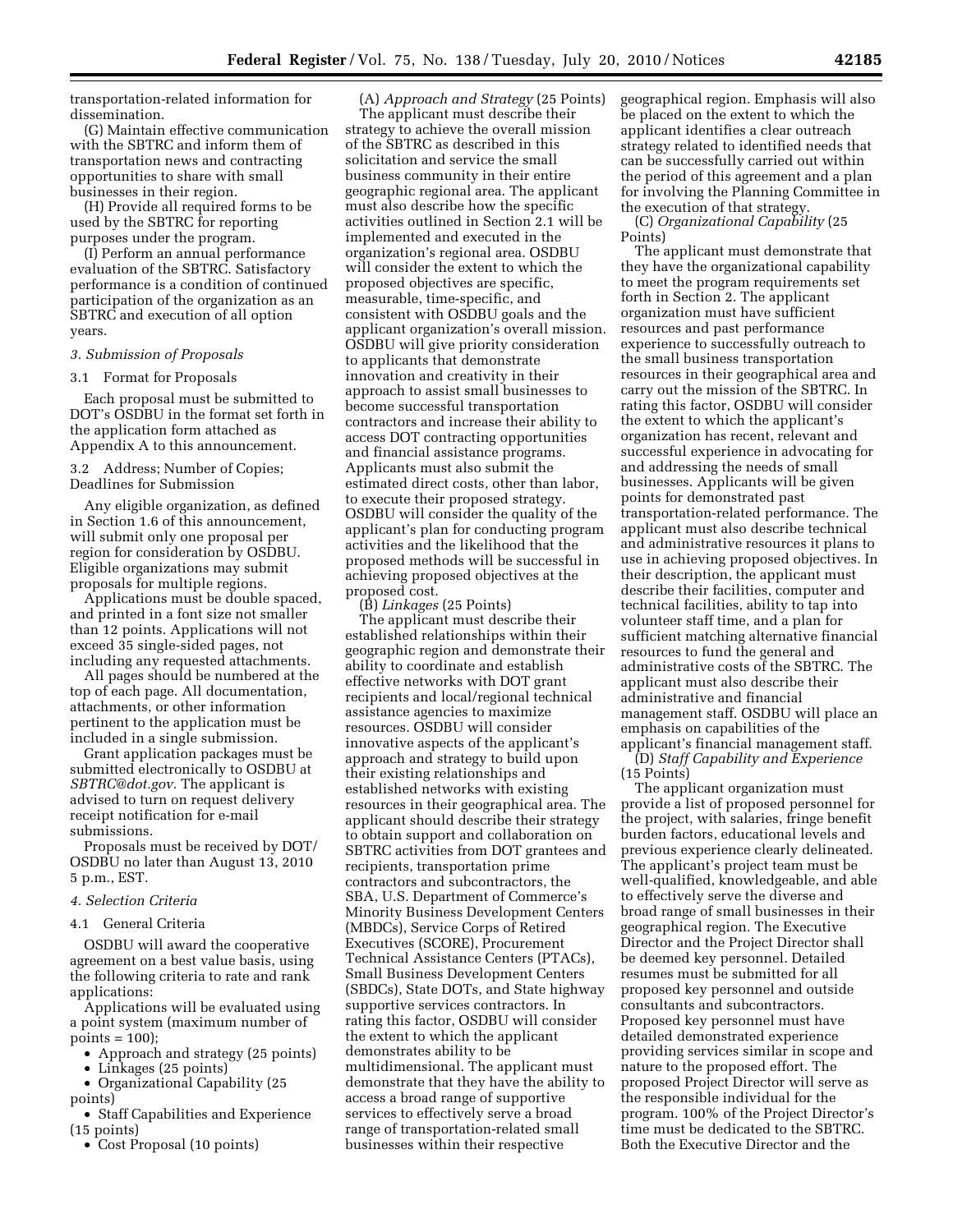Project Director must be located on-site. In this element, OSDBU will consider the extent to which the applicant's proposed Staffing Plan; (a) clearly meets the education and experience requirements to accomplish the objectives of the cooperative agreement; (b) delineates staff responsibilities and accountability for all work required and; (c) presents a clear and feasible ability to execute the applicant's proposed approach and strategy.

(E) *Cost Proposal* (10 Points) Applicants must submit the total proposed cost of establishing and administering the SBTRC in the applicant's geographical region for a 12 month period, inclusive of costs funded through alternative matching resources. The applicant's budget must be adequate to support the proposed strategy and costs must be reasonable in relation to project objectives. The portion of the submitted budget funded by OSDBU can not exceed the ceiling outlined in Section 1.3 Description of Competition per fiscal year. Applicants are encouraged to provide in-kind costs and other innovative cost approaches.

## 4.2 Scoring of Applications

A review panel will score each application based upon the evaluation criteria listed above. Points will be given for each evaluation criteria category, not to exceed the maximum number of points allowed for each category. Proposals which are deemed non-responsive, do not meet the established criteria, or incomplete at the time of submission will be disqualified.

OSDBU will perform a responsibility determination of the prospective winning recipient in each region, which may include a site visit, before awarding the cooperative agreement.

### 4.3 Conflicts of Interest

Applicants must submit signed statements by key personnel and all organization principals indicating that they, or members of their immediate families, do not have a personal, business or financial interest in any DOT-funded transportation projects, nor any relationships with local or state transportation agencies that may have the appearance of a conflict of interest.

# **Appendix A**

*Format for Proposals for the Department of Transportation Office of Small and Disadvantaged Business Utilization's Small Business Transportation Resource Center (SBTRC) Program* 

Submitted proposals for the DOT, Office of Small and Disadvantaged Business Utilization's Small Business Transportation Resource Center Program must contain the

following 12 sections and be organized in the following order:

#### 1. Table of Contents

Identify all parts, sections and attachments of the application.

## 2. Application Summary

Provide a *summary overview* of the following:

• The applicant's proposed SBTRC region and city and key elements of the plan of action/strategy to achieve the SBTRC objectives.

• The applicant's relevant organizational experience and capabilities.

### 3. Understanding of the Work

Provide a narrative which contains specific project information as follows:

• The applicant will describe its understanding of the OSDBU's SBTRC program mission and the role of the applicant's proposed SBTRC in advancing the program goals.

• The applicant will describe specific outreach needs of transportation-related small businesses in the applicant's region and how the SBTRC will address the identified needs.

### 4. Approach and Strategy

• Describe the applicant's plan of action/ strategy for conducting the program in terms of the tasks to be performed.

• Describe the specific services or activities to be performed and how these services/activities will be implemented.

• Describe innovative and creative approaches to assist small businesses to become successful transportation contractors and increase their ability to access DOT contracting opportunities and financial assistance programs.

• Estimated direct costs, other than labor, to execute the proposed strategy.

#### 5. Linkages

• Describe established relationships within the geographic region and demonstrate the ability to coordinate and establish effective networks with DOT grant recipients and local/regional technical assistance agencies.

• Describe the strategy to obtain support and collaboration on SBTRC activities from DOT grantees and recipients, transportation prime contractors and subcontractors, the SBA, U.S. Department of Commerce's Minority Business Development Centers (MBDCs), Service Corps of Retired Executives (SCORE), Procurement Technical Assistance Centers (PTACs), Small Business Development Centers (SBDCs), State DOTs, and State highway supportive services contractors.

• Describe the outreach strategy related to the identified needs that can be successfully carried out within the period of this agreement and a plan for involving the Planning Committee in the execution of that strategy.

### 6. Organizational Capability

• Describe recent and relevant past successful performance in addressing the needs of small businesses, particularly with respect to transportation-related small businesses.

• Describe internal technical, financial management, and administrative resources.

• Propose a plan for sufficient matching alternative financial resources to fund the general and administrative costs of the SBTRC.

## 7. Staff Capability and Experience

• List proposed key personnel, their salaries and proposed fringe benefit factors.

• Describe the education, qualifications and relevant experience of key personnel. Attach detailed resumes.

• Proposed staffing plan. Describe how personnel are to be organized for the program and how they will be used to accomplish program objectives. Outline staff responsibilities, accountability and a schedule for conducting program tasks.

# 8. Cost Proposal

• Outline the total proposed cost of establishing and administering the SBTRC in the applicant's geographical region for a 12 month period, inclusive of costs funded through alternative matching resources. Clearly identify the portion of the costs funded by OSDBU.

• Provide a brief narrative linking the cost proposal to the proposed strategy.

9. Proof of Tax Exempt Status

#### 10. Assurances Signature Form

Complete Standard Form 424B ASSURANCES–NON–CONSTRUCTION PROGRAMS identified as Attachment 1. SF424B may be downloaded from *http:// www.grants.gov/techlib/SF424B–V1.1.pdf.* 

11. Certification Signature Forms

Complete form DOTF2307–1 DRUG–FREE WORKPLACE ACT CERTIFICATION FOR A GRANTEE OTHER THAN AN INDIVIDUAL and Form DOTF2308–1 CERTIFICATION REGARDING LOBBYING FOR CONTRACTS, GRANTS, LOANS, AND COOPERATIVE AGREEMENTS identified as Attachment 2. The forms may be downloaded from *http:// www.osdbu.dot.gov/financial/docs/Cert Drug-Free DOT F 2307-1.pdf* and *http:// www.osdbu.dot.gov/financial/docs/Cert Lobbying DOT F 2308-1.pdf.* 

12. Signed Conflict of Interest Statements

The statements must say that they, or members of their immediate families, do not have a personal, business or financial interest in any DOT-funded transportation projects, nor any relationships with local or state transportation agencies that may have the appearance of a conflict of interest.

#### 13. Standard Form 424

Complete Standard Form 424 Application for Federal Assistance identified as Attachment 3. SF424 can be downloaded from *http://www.grants.gov/techlib/SF424- V2.0.pdf.* 

PLEASE BE SURE THAT ALL FORMS HAVE BEEN SIGNED BY AN AUTHORIZED OFFICIAL WHO CAN LEGALLY REPRESENT THE ORGANIZATION.